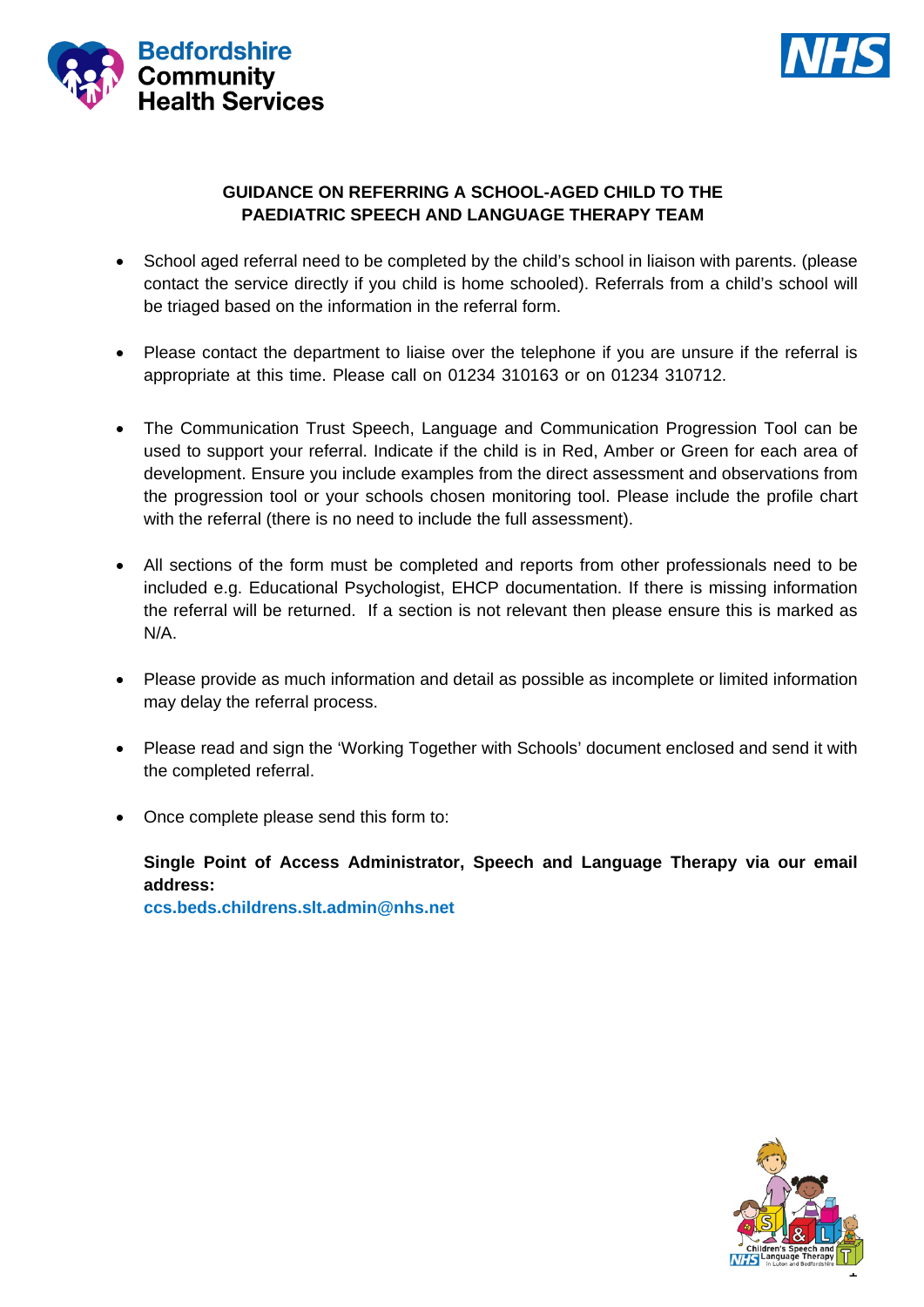



### **SPEECH AND LANGUAGE THERAPY SERVICE WORKING TOGETHER WITH SCHOOLS**

To ensure the best outcome for children on the Speech and Language Therapy caseload, during the school visit we will:

- Observe the child in class and/or work with the child individually.
- Liaise with parent/carer and school staff.
- Provide advice, discuss recommendations and demonstrate therapy ideas and/or strategies.
- Provide written advice or targets as appropriate.

We will need you to:

- Inform the parent/carer of the visit. NB: Parent/carers are required to attend two meeting during the initial visit.
- Provide an appropriate quiet room for us to work.
- Release support staff to accompany the child to the session.
- Ensure that teaching staff are available to discuss progress and targets.
- Carry out the recommendations as advised.
- Let us know if there are any difficulties in following the advice and providing the recommended support.

Speech and language therapy input will continue until one or more of the following criteria are met:

- The child has achieved the agreed targets.
- Advice and strategies are in place.
- The child is not motivated or no longer wants to continue with therapy.
- The parent/carer and/or school cannot provide the recommended support.
- The child's communication needs are being met by another professional.

Please complete:

I confirm I have read the above information and agree to the schools role in supporting the child we are referring.

Signed:<br>
Please insert an electronic signature.

Name of referrer: \_\_\_\_\_

Role: **Role: Role: Role: Role: Role: Role: Role: Role: Role: Role: Role: Role: Role: Role: Role: Role: Role: Role: Role: Role: Role: Role: Role: Role: Role: Role: Role:**

School: **School:** 

Once complete please send this form to:

**Single Point of Access Administrator, Speech and Language Therapy via email: ccs.beds.childrens.slt.admin@nhs.net**

**Tel No: 01234 310163 or 01234 310712**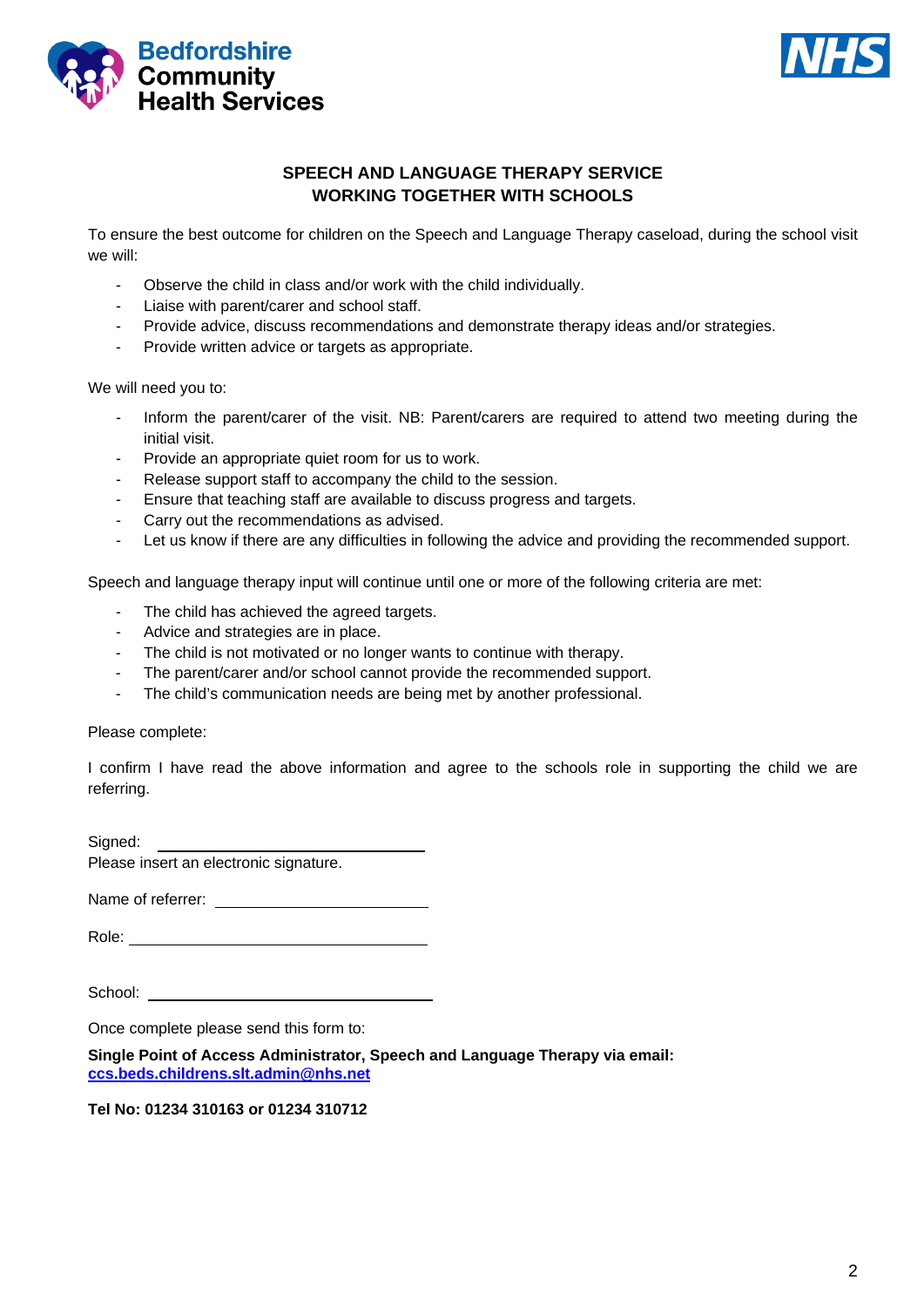



### **SPEECH & LANGUAGE THERAPY REFERRAL FORM FOR SCHOOLS**

### **ALL SECTIONS MUST BE COMPLETED. IF THERE IS MISSING INFORMATION THE REFERRAL WILL BE RETURNED. IF A SECTION IS NOT RELEVANT PLEASE MARK WITH N/A.**

|                                                                                                   | D.O.B:                         |                                                |
|---------------------------------------------------------------------------------------------------|--------------------------------|------------------------------------------------|
| Address:                                                                                          | NHS No:                        | <u> 1980 - Andrea Andrew Maria (b. 1980)</u>   |
|                                                                                                   | Ethnicity:                     | <u> The Communication of the Communication</u> |
|                                                                                                   | Email                          |                                                |
|                                                                                                   | G.P.                           |                                                |
|                                                                                                   |                                |                                                |
| Has a first language screen been completed (Please circle, If Yes please attach to the referral): |                                | Yes<br><b>No</b>                               |
| Does the child have an Education, Health and Care Plan?                                           | Yes <br>$\overline{\text{No}}$ |                                                |
|                                                                                                   |                                |                                                |
| Yes                                                                                               | N <sub>o</sub>                 | Yes <br>CP / CIN plan in place?<br><b>No</b>   |
| Is this a Looked After Child?                                                                     |                                |                                                |
|                                                                                                   |                                |                                                |
|                                                                                                   | <b>Named professional</b>      | When were they last seen?                      |
| <b>Agency</b><br>Edwin Lobo Centre                                                                |                                |                                                |
| <b>Child Development Centre</b>                                                                   |                                |                                                |
| Audiology                                                                                         |                                |                                                |
| <b>Educational Psychology</b>                                                                     |                                |                                                |
| Eye Service                                                                                       |                                |                                                |
| <b>Social Services</b>                                                                            |                                |                                                |
| Other Agencies Involved:<br><b>Learning Support</b>                                               |                                |                                                |

copies of reports from any of the above agencies. Please also attach recent **IEPs/observations/EHCP**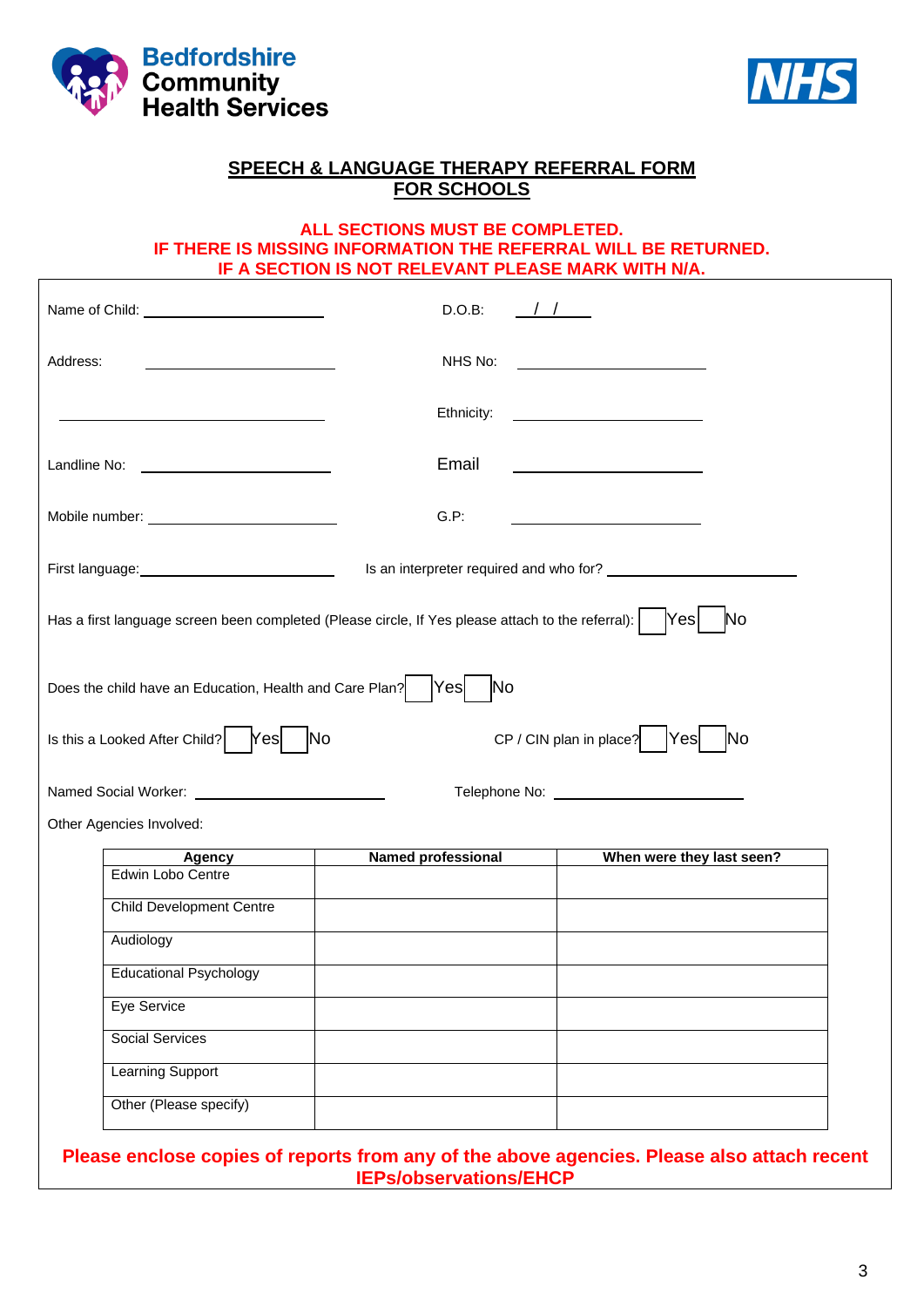

## **Parent / Carer Section**



|                                                                                                                                                                                                                                                                                                                                                                                                                        | What would you like to achieve from this referral?                                                                                                                                                           |                    |      |
|------------------------------------------------------------------------------------------------------------------------------------------------------------------------------------------------------------------------------------------------------------------------------------------------------------------------------------------------------------------------------------------------------------------------|--------------------------------------------------------------------------------------------------------------------------------------------------------------------------------------------------------------|--------------------|------|
|                                                                                                                                                                                                                                                                                                                                                                                                                        |                                                                                                                                                                                                              |                    |      |
|                                                                                                                                                                                                                                                                                                                                                                                                                        |                                                                                                                                                                                                              |                    |      |
|                                                                                                                                                                                                                                                                                                                                                                                                                        | What are your current concerns with your Childs Speech, Language and communication?                                                                                                                          |                    |      |
|                                                                                                                                                                                                                                                                                                                                                                                                                        |                                                                                                                                                                                                              |                    |      |
|                                                                                                                                                                                                                                                                                                                                                                                                                        |                                                                                                                                                                                                              |                    |      |
|                                                                                                                                                                                                                                                                                                                                                                                                                        | What steps you have already taken, and any strategies you have used, to support your child?                                                                                                                  |                    |      |
|                                                                                                                                                                                                                                                                                                                                                                                                                        |                                                                                                                                                                                                              |                    |      |
|                                                                                                                                                                                                                                                                                                                                                                                                                        |                                                                                                                                                                                                              |                    |      |
|                                                                                                                                                                                                                                                                                                                                                                                                                        |                                                                                                                                                                                                              |                    |      |
| <b>Consent:</b>                                                                                                                                                                                                                                                                                                                                                                                                        |                                                                                                                                                                                                              |                    |      |
|                                                                                                                                                                                                                                                                                                                                                                                                                        | We, Cambridgeshire Community Services (CCS) NHS Trust:<br>Would like to send text (SMS) messages for appointment reminders and to share useful<br>health information. I agree to receive text (SMS) messages |                    | Y es |
| We may offer appointments using video calling; for this we need your current email address. I<br>agree to having video call appointments                                                                                                                                                                                                                                                                               | Y es                                                                                                                                                                                                         |                    |      |
| We can leave voice messages from the service on my home/mobile number if you are<br>unavailable. I agree to voicemails being left.                                                                                                                                                                                                                                                                                     | Y es                                                                                                                                                                                                         |                    |      |
| We would like to send your letters or reports by email, which could include personal, sensitive<br>data. If you select yes, we will not send your letters or reports in the post, we will email them<br>to you instead. Once any information has left our secure NHS email accounts, the security of<br>the information is your responsibility. I agree to receive emails which could include<br>personal information: | Yes<br>No                                                                                                                                                                                                    |                    |      |
| <b>Sharing information:</b><br>Are you happy for us to share your child's record with other health services who are involved<br>with your child's care?                                                                                                                                                                                                                                                                | Yes<br>NO                                                                                                                                                                                                    |                    |      |
| Are you happy for us to have access to the records held by other health services involved in<br>your child's care?                                                                                                                                                                                                                                                                                                     | Yes                                                                                                                                                                                                          |                    |      |
| If we need to liaise with other professionals involved with your child, e.g. pre-school, school<br>staff, social care, are you happy for us to share information with them? I understand that this<br>information may be shared verbally, in the form of written reports or via computerised records.                                                                                                                  | Y es                                                                                                                                                                                                         |                    |      |
| <b>Name</b>                                                                                                                                                                                                                                                                                                                                                                                                            | Parent/Guardian Signature:                                                                                                                                                                                   | Relation to child: | Date |
|                                                                                                                                                                                                                                                                                                                                                                                                                        |                                                                                                                                                                                                              |                    |      |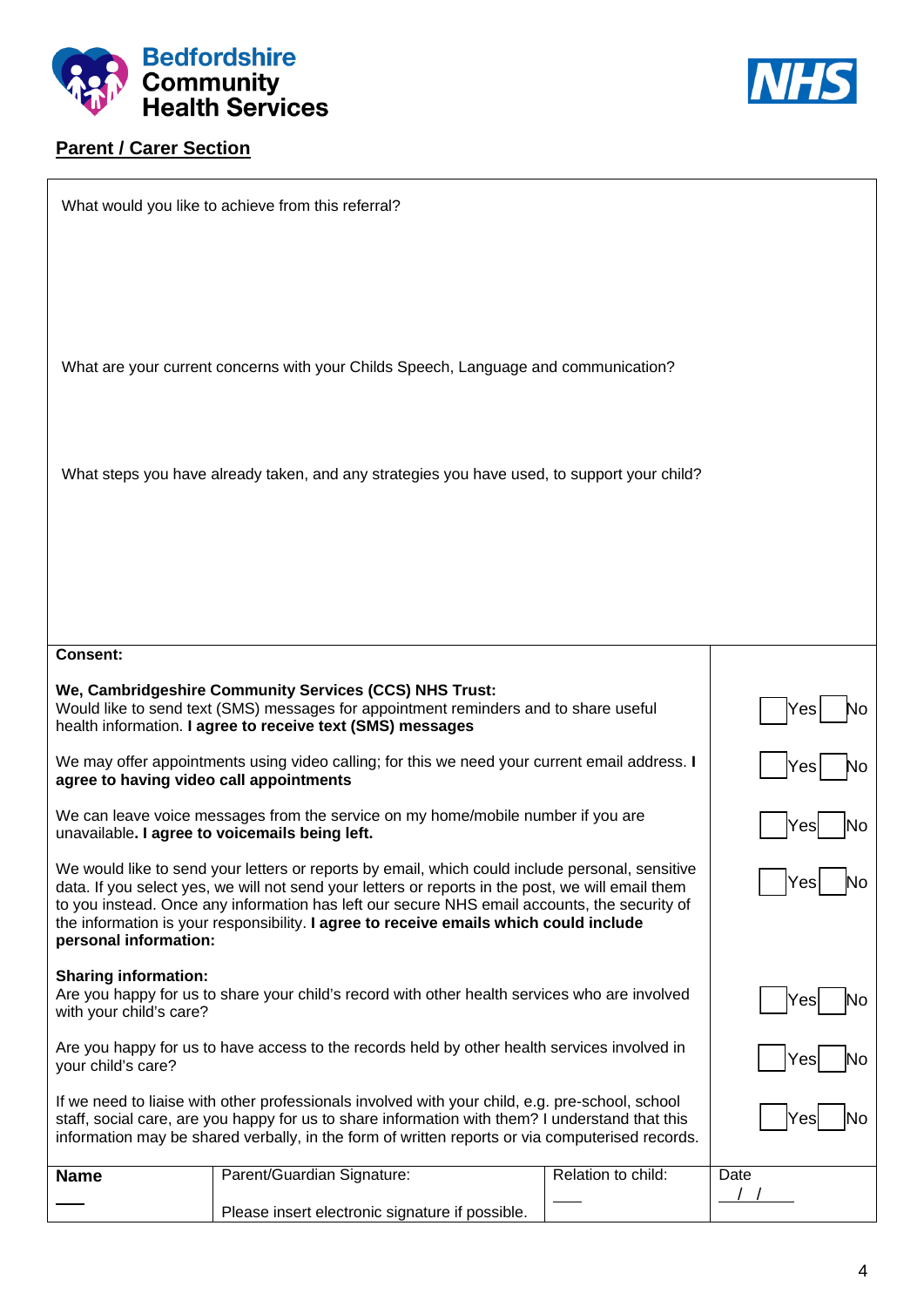



# **School section:**

### **Please provide examples where appropriate. If a section is not relevant, please mark with N/A.**

| Name of School: ______                                                                                                                                                                                                        |
|-------------------------------------------------------------------------------------------------------------------------------------------------------------------------------------------------------------------------------|
| School Address: New York Changes and School Address: New York Changes and School Address: New York Changes and School Address: New York Changes and School Address: New York Changes and School Address: New York Changes and |
|                                                                                                                                                                                                                               |
| Position/Title: New York District Position / Title:                                                                                                                                                                           |
|                                                                                                                                                                                                                               |
| Date of Referral: $\frac{\sqrt{}}{\sqrt{}}$                                                                                                                                                                                   |
| Is this a re-referral to the Speech and Language Therapy Service?<br>Yes<br>No                                                                                                                                                |
| Have you used the Communication Trust Speech Language and Communication Progression Tools to assess and support the<br>$\vert$ Yes $\vert$<br><b>No</b><br>child and used as part of the referral documentation?              |
| What do you hope to achieve from this referral?                                                                                                                                                                               |
|                                                                                                                                                                                                                               |
|                                                                                                                                                                                                                               |
|                                                                                                                                                                                                                               |
|                                                                                                                                                                                                                               |
| Does the child have any medical diagnoses? (e.g. hearing impairment, ASD, ADHD)                                                                                                                                               |
|                                                                                                                                                                                                                               |
|                                                                                                                                                                                                                               |
| Academic / Learning levels - (please include specific information on the child's academic levels across a range of<br>subjects. What support are they are already receiving in school?)                                       |
|                                                                                                                                                                                                                               |
|                                                                                                                                                                                                                               |
|                                                                                                                                                                                                                               |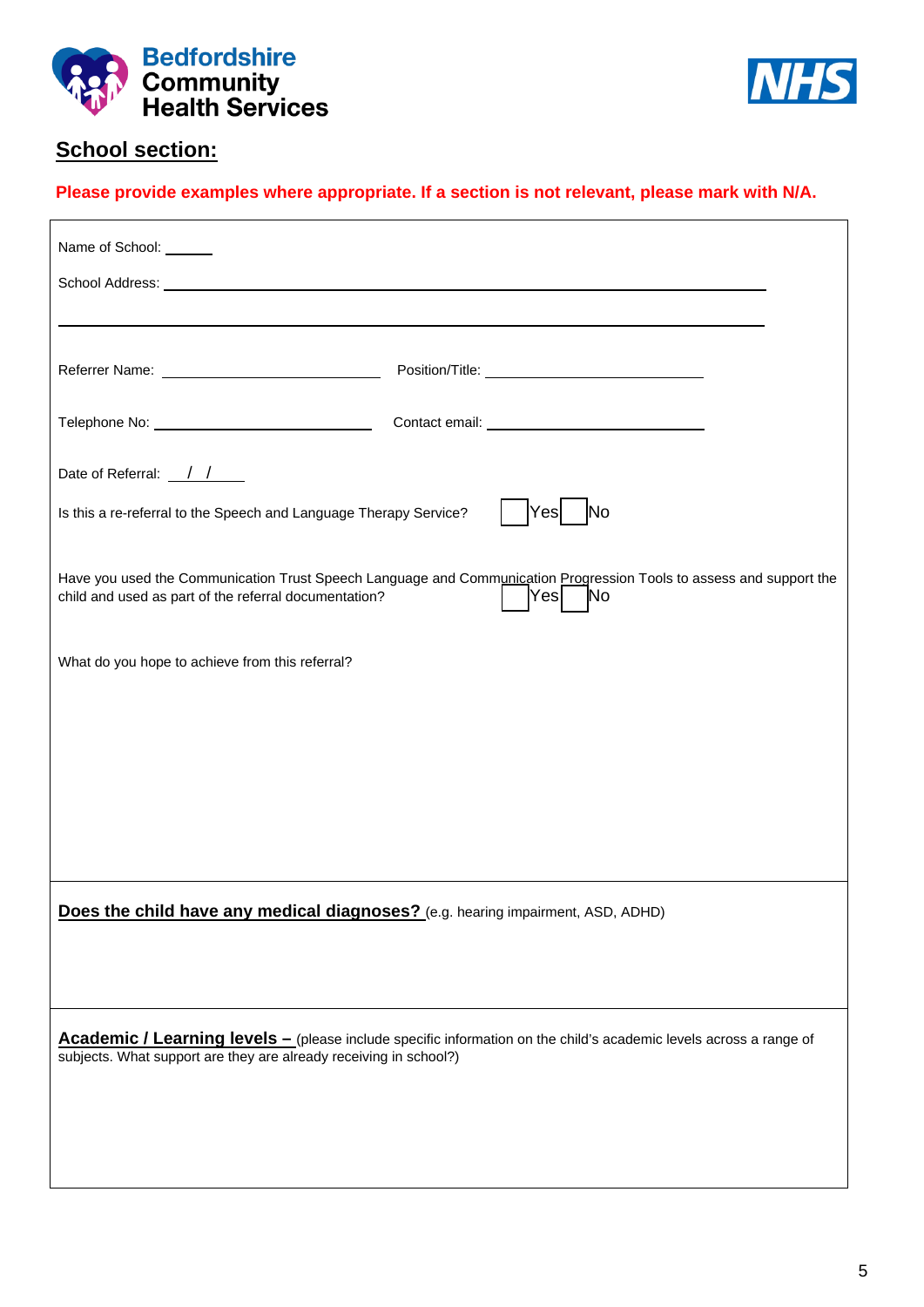



### **Attention and Listening**

(Can they focus on adult led activities? Are they easily distracted? How do they cope in group activities?)

Concerns:

Steps you have already taken, what strategies have you used, to support the pupil:

### **Understanding of Spoken Language**

Concerns:

(Can they follow instructions? Do they understand a range of questions? Can they follow classroom language?, Are they aware when they have not understood?)

Steps you have already taken, and any strategies you have used, to support the pupil:

| Progression Tool Score (Understanding/Verbal Reasoning) |     |        |         |  |
|---------------------------------------------------------|-----|--------|---------|--|
| Questions                                               | Red | Amberl | Green I |  |
| <b>Observations</b>                                     | Red | Amberl | Greenl  |  |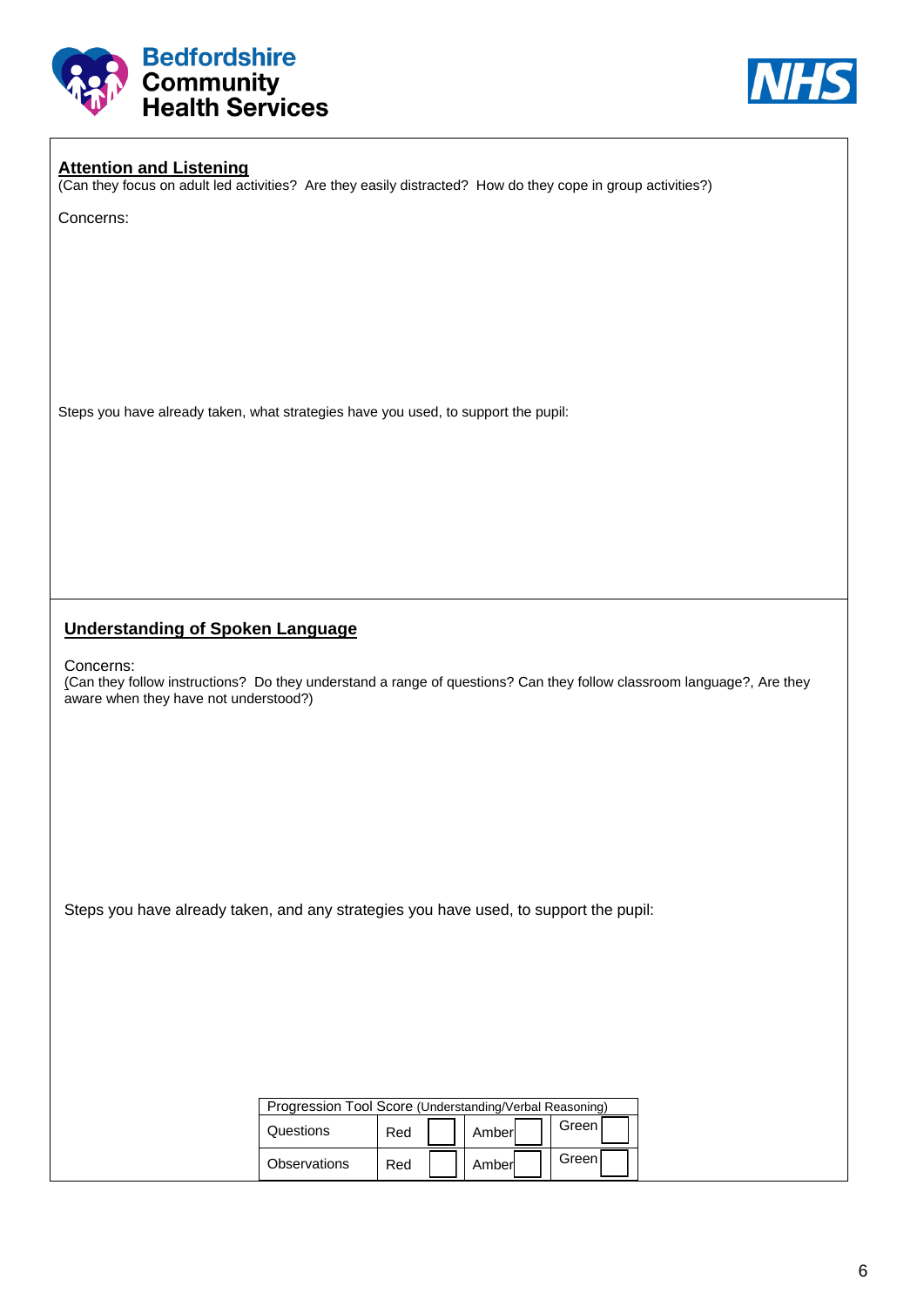



### **Use of Spoken language**

#### Concerns:

(How are they communicating? What type of sentences do they use? Are they using new and appropriate vocabulary? Are they able to share their own experiences, retell stories, sequence events?)

Steps you have already taken, and any strategies you have used, to support the pupil:

|                  | Progression Tool Score (Understanding/Verbal Reasoning) |     |       |         |  |  |  |
|------------------|---------------------------------------------------------|-----|-------|---------|--|--|--|
|                  | Questions                                               | Red | Amber | Green∃  |  |  |  |
| Vocabulary       | Observations                                            | Red | Amber | Green   |  |  |  |
|                  | Questions                                               | Red | Amber | Green ! |  |  |  |
| Sentence         | Observations                                            | Red | Amber | Green!  |  |  |  |
| <b>Narrative</b> | Questions                                               | Red | Amber | Green   |  |  |  |
|                  | Observations                                            | Red | Amber | Green   |  |  |  |

#### **Speech Sounds**

**If this is an area of concern please download and complete the speech screener which is available on our website attach to the referral.** 

Concerns:

(What sounds are difficult to produce? Examples of how words are said (please complete the speech screener at the of the referral and attach). Are they able to break words into syllables?)

What is the impact of the speech difficulties e.g. frustration, avoiding speaking, able to repeat themselves, method of communication when not understood?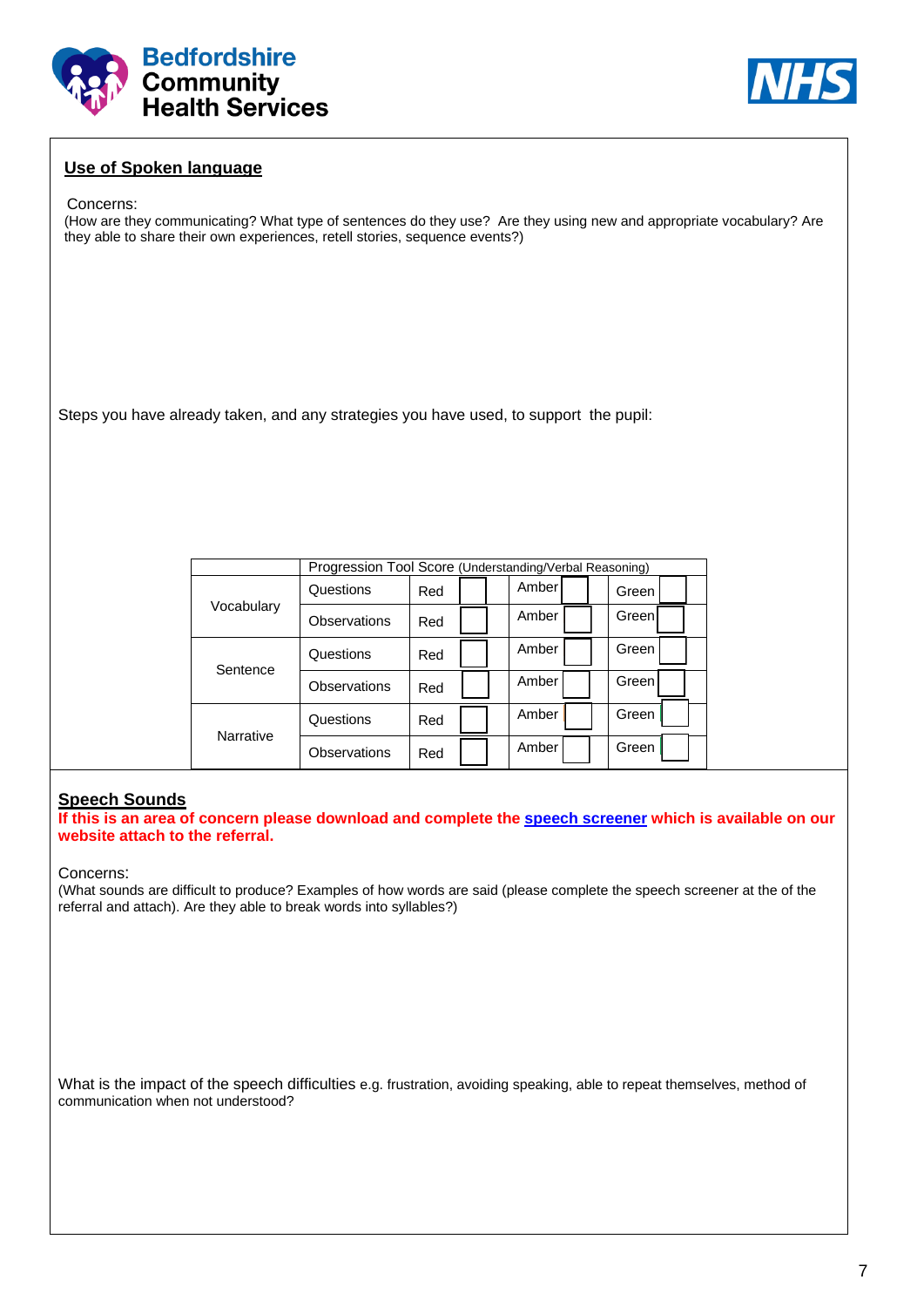



| Please detail any steps you have already taken, and any strategies you have used, to support the pupil:  |  |
|----------------------------------------------------------------------------------------------------------|--|
|                                                                                                          |  |
|                                                                                                          |  |
|                                                                                                          |  |
|                                                                                                          |  |
|                                                                                                          |  |
| Progression Tool Score Speech(up to age 8 pnly):                                                         |  |
| Questions<br>Red<br>Amber<br>Green                                                                       |  |
| Observations<br>Red<br>Amber<br>Green                                                                    |  |
| Stammering (Dysfluency)- only complete if the child/young person presents with stammering behaviours     |  |
| When they stammer what happens? (repeats whole words, parts of words, prolongs sounds, avoids words)     |  |
|                                                                                                          |  |
|                                                                                                          |  |
|                                                                                                          |  |
|                                                                                                          |  |
| Does the child physically struggle to speak at times? (In other words can tension be observed?)          |  |
|                                                                                                          |  |
|                                                                                                          |  |
|                                                                                                          |  |
|                                                                                                          |  |
| Is the child, you or their parent / carer worried about the child's fluency of speech?                   |  |
|                                                                                                          |  |
|                                                                                                          |  |
|                                                                                                          |  |
| Is there a family history of stammering and if so did the stammering persist into adulthood?             |  |
|                                                                                                          |  |
|                                                                                                          |  |
|                                                                                                          |  |
| Has the child been stammering for more than 6-12 months and has the stammering stayed the same or become |  |
| worse?                                                                                                   |  |
|                                                                                                          |  |
|                                                                                                          |  |
| Does the child have, or has he/she had in the past, any other speech and language difficulties?          |  |
|                                                                                                          |  |
|                                                                                                          |  |